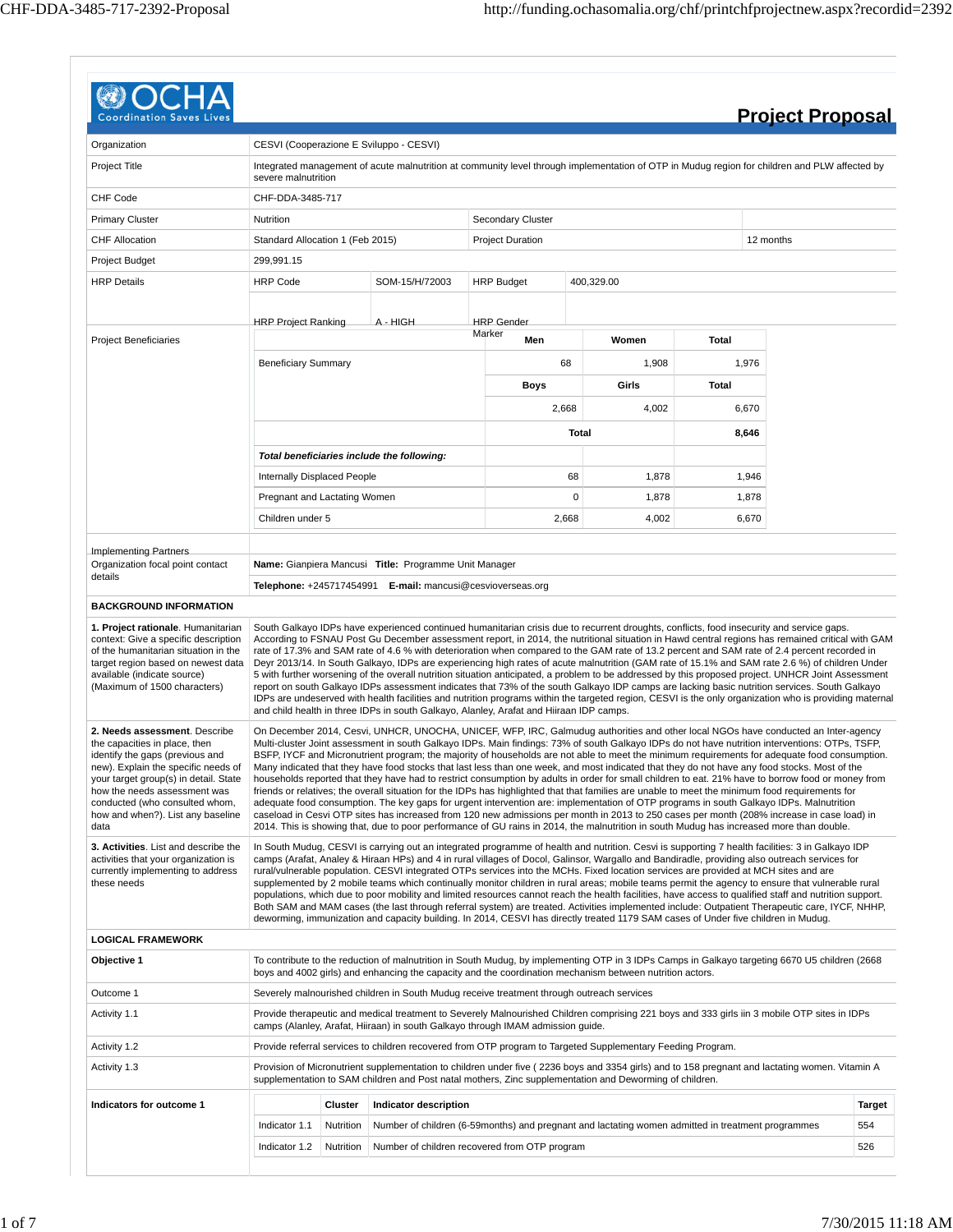|                                                                                                            | Indicator 1.3                                                                                                                                                                                                                                                                                                                                                                                                                      | Nutrition |                | Number of PLW and children receiving Vitamin A                                                                                                                                                                                                                                                                                                                                                                                                                                                                                                                                                                                                                                                                                                                                                                                                                                                              |                  |                  |              |              |                   | 5748                                         |  |  |  |
|------------------------------------------------------------------------------------------------------------|------------------------------------------------------------------------------------------------------------------------------------------------------------------------------------------------------------------------------------------------------------------------------------------------------------------------------------------------------------------------------------------------------------------------------------|-----------|----------------|-------------------------------------------------------------------------------------------------------------------------------------------------------------------------------------------------------------------------------------------------------------------------------------------------------------------------------------------------------------------------------------------------------------------------------------------------------------------------------------------------------------------------------------------------------------------------------------------------------------------------------------------------------------------------------------------------------------------------------------------------------------------------------------------------------------------------------------------------------------------------------------------------------------|------------------|------------------|--------------|--------------|-------------------|----------------------------------------------|--|--|--|
| Outcome 2                                                                                                  | IYCF counseling and support as well as integrated service are provided to women, boys and girls enrolled in the nutrition programme.                                                                                                                                                                                                                                                                                               |           |                |                                                                                                                                                                                                                                                                                                                                                                                                                                                                                                                                                                                                                                                                                                                                                                                                                                                                                                             |                  |                  |              |              |                   |                                              |  |  |  |
| Activity 2.1                                                                                               | Provide Nutrition Hygiene and Health promotion (NHHP) to south Galkayo IDPs population for prevention of Acute respiratory infections, diarhoea,<br>malaria, measles and malnutrition. 30 trained community health workers (20 women and 10 men) and nutrition staff will deliver awareness<br>messages on safe hygiene and nutrition practices through practical demonstration in the community through 2 NHHP sessions par week. |           |                |                                                                                                                                                                                                                                                                                                                                                                                                                                                                                                                                                                                                                                                                                                                                                                                                                                                                                                             |                  |                  |              |              |                   |                                              |  |  |  |
| Activity 2.2                                                                                               | Provide IYCF counseling to 1720 Pregnant and lactating mothers in the IDPs, for promotion of breastfeeding and child care.                                                                                                                                                                                                                                                                                                         |           |                |                                                                                                                                                                                                                                                                                                                                                                                                                                                                                                                                                                                                                                                                                                                                                                                                                                                                                                             |                  |                  |              |              |                   |                                              |  |  |  |
| Activity 2.3                                                                                               | Train 48 nutrition workers (38 men and 10 women staff and partners staff) on prevention and integrated management of acute malnutrition (IMAM).<br>These will include Stakeholders targeted by this result will be qualified health staff (nurses, auxiliaries, midwives), community outreach workers and<br>semi-qualified staff (screeners, distributors, etc).                                                                  |           |                |                                                                                                                                                                                                                                                                                                                                                                                                                                                                                                                                                                                                                                                                                                                                                                                                                                                                                                             |                  |                  |              |              |                   |                                              |  |  |  |
| Indicators for outcome 2                                                                                   | Cluster<br>Indicator description                                                                                                                                                                                                                                                                                                                                                                                                   |           |                |                                                                                                                                                                                                                                                                                                                                                                                                                                                                                                                                                                                                                                                                                                                                                                                                                                                                                                             |                  |                  |              |              |                   |                                              |  |  |  |
|                                                                                                            | Indicator 2.1                                                                                                                                                                                                                                                                                                                                                                                                                      | Nutrition |                | Number of Nutrition, Health and Hygiene Promotion Sessions conducted                                                                                                                                                                                                                                                                                                                                                                                                                                                                                                                                                                                                                                                                                                                                                                                                                                        |                  |                  |              |              | 30                |                                              |  |  |  |
|                                                                                                            | Indicator 2.2                                                                                                                                                                                                                                                                                                                                                                                                                      | Nutrition |                | Number of mothers receiving IYCF counseling supports                                                                                                                                                                                                                                                                                                                                                                                                                                                                                                                                                                                                                                                                                                                                                                                                                                                        |                  |                  |              |              |                   | 1720                                         |  |  |  |
|                                                                                                            | Indicator 2.3                                                                                                                                                                                                                                                                                                                                                                                                                      |           |                | Number of staff trained on IMAM                                                                                                                                                                                                                                                                                                                                                                                                                                                                                                                                                                                                                                                                                                                                                                                                                                                                             |                  |                  |              |              | 48                |                                              |  |  |  |
| Outcome 3                                                                                                  |                                                                                                                                                                                                                                                                                                                                                                                                                                    |           |                | Enhanced capacity and coordination of all relevant actors and build on existing strategic linkages                                                                                                                                                                                                                                                                                                                                                                                                                                                                                                                                                                                                                                                                                                                                                                                                          |                  |                  |              |              |                   |                                              |  |  |  |
| Activity 3.1                                                                                               |                                                                                                                                                                                                                                                                                                                                                                                                                                    |           |                | Sustaining and continuation of coordination and cluster meetings in south Mudug nutrition partners. Cesvi will continuing to lead the nutrition<br>sub-cluster in South Mudug, chairing monthly meetings. In particular, Cesvi intends: to host the cluster meetings in timely fashion as per the calendar<br>and in collaboration with UNICEF, OCHA and MoH-to enhance the collaboration between the partners on the ground- to uplift the follow up of the<br>action points as agreed in the meetings- to ensure that all partners have received and respond to the NCC requests. In addition, Cesvi will also send<br>weekly Humanitarian updates to OCHA for updating Humanitarian Dashboard and encourage other partners to submit the weekly reports too.                                                                                                                                             |                  |                  |              |              |                   |                                              |  |  |  |
| Activity 3.2                                                                                               |                                                                                                                                                                                                                                                                                                                                                                                                                                    |           |                |                                                                                                                                                                                                                                                                                                                                                                                                                                                                                                                                                                                                                                                                                                                                                                                                                                                                                                             |                  |                  |              |              |                   |                                              |  |  |  |
| Activity 3.3                                                                                               |                                                                                                                                                                                                                                                                                                                                                                                                                                    |           |                |                                                                                                                                                                                                                                                                                                                                                                                                                                                                                                                                                                                                                                                                                                                                                                                                                                                                                                             |                  |                  |              |              |                   |                                              |  |  |  |
| Indicators for outcome 3                                                                                   |                                                                                                                                                                                                                                                                                                                                                                                                                                    |           | <b>Cluster</b> | Indicator description                                                                                                                                                                                                                                                                                                                                                                                                                                                                                                                                                                                                                                                                                                                                                                                                                                                                                       |                  |                  |              |              | <b>Target</b>     |                                              |  |  |  |
|                                                                                                            | Indicator 3.1                                                                                                                                                                                                                                                                                                                                                                                                                      |           | Nutrition      | Number of coordination meetings held                                                                                                                                                                                                                                                                                                                                                                                                                                                                                                                                                                                                                                                                                                                                                                                                                                                                        |                  |                  |              |              | 12                |                                              |  |  |  |
|                                                                                                            | Indicator 3.2                                                                                                                                                                                                                                                                                                                                                                                                                      |           | Nutrition      |                                                                                                                                                                                                                                                                                                                                                                                                                                                                                                                                                                                                                                                                                                                                                                                                                                                                                                             |                  |                  |              |              | 0                 |                                              |  |  |  |
|                                                                                                            | Indicator 3.3                                                                                                                                                                                                                                                                                                                                                                                                                      |           |                |                                                                                                                                                                                                                                                                                                                                                                                                                                                                                                                                                                                                                                                                                                                                                                                                                                                                                                             |                  |                  |              |              |                   |                                              |  |  |  |
|                                                                                                            |                                                                                                                                                                                                                                                                                                                                                                                                                                    |           |                |                                                                                                                                                                                                                                                                                                                                                                                                                                                                                                                                                                                                                                                                                                                                                                                                                                                                                                             |                  |                  |              |              |                   |                                              |  |  |  |
| <b>WORK PLAN</b>                                                                                           |                                                                                                                                                                                                                                                                                                                                                                                                                                    |           |                | Cesvi will continue to support interaction with the community and minimize interruption between interventions as risk mitigation. The PM and the<br>M&E will be frequently travel to field for monitoring mission on monthly basis. Cesvi's Quantitative and qualitative monitoring procedures aim at<br>ensuring a systematic and continuous process of collection, analysis and use of information, for the purpose of management and decision-making.<br>Quantitative: for OTP intervention: Sphere standards which will be measured through a SQUEAC survey. For IYCF: indicators adapted from the<br>UNICEF IYCF Programming Guide (2012) intervention. Qualitative: ongoing and routine review of interventions to verify whether they are developing<br>according to the proposed plan and budgetary requirements, and whether adjustments are needed to achieve intended goals. Main challenges and |                  |                  |              |              |                   |                                              |  |  |  |
| Implementation: Describe for each<br>activity how you plan to implement<br>it and who is carrying out what |                                                                                                                                                                                                                                                                                                                                                                                                                                    |           |                | limitations to monitoring activities would relate to a degradation of security in the areas of intervention, or the potential impacts of an unforeseen<br>environmental disaster. Cesvi will provide home based treatment and rehabilitation of admitted children. Children recovered from OTP are referred to<br>the local NGO SDRO for treatment of moderately malnourished children. To create a strong linkage between OTP, SC and TSFP, Cesvi will<br>practically implementing the eight Basic Nutrition service Package components in accordance with Somali Nu                                                                                                                                                                                                                                                                                                                                       |                  |                  |              |              |                   |                                              |  |  |  |
| Project workplan for<br>activities defined in the                                                          | <b>Activity Description</b>                                                                                                                                                                                                                                                                                                                                                                                                        |           |                |                                                                                                                                                                                                                                                                                                                                                                                                                                                                                                                                                                                                                                                                                                                                                                                                                                                                                                             | Month<br>$1 - 2$ | Month<br>$3 - 4$ | Month<br>5-6 | Month<br>7-8 | Month<br>$9 - 10$ |                                              |  |  |  |
|                                                                                                            | in south Galkayo through IMAM admission guide                                                                                                                                                                                                                                                                                                                                                                                      |           |                | Activity 1.1 Provide therapeutic and medical treatment to Severely Malnourished Children<br>comprising 221 boys and 333 girls iin 3 mobile OTP sites in IDPs camps (Alanley, Arafat, Hiiraan)                                                                                                                                                                                                                                                                                                                                                                                                                                                                                                                                                                                                                                                                                                               | X                | Х                | X            | Χ            | Χ                 |                                              |  |  |  |
| Logical framework                                                                                          | Supplementary Feeding Program.                                                                                                                                                                                                                                                                                                                                                                                                     |           |                | Activity 1.2 Provide referral services to children recovered from OTP program to Targeted                                                                                                                                                                                                                                                                                                                                                                                                                                                                                                                                                                                                                                                                                                                                                                                                                   | X                | X                | X            | Χ            | X                 |                                              |  |  |  |
|                                                                                                            |                                                                                                                                                                                                                                                                                                                                                                                                                                    |           |                | Activity 1.3 Provision of Micronutrient supplementation to children under five (2236 boys and<br>3354 girls) and to 158 pregnant and lactating women. Vitamin A supplementation to SAM children<br>and Post natal mothers, Zinc supplementation and Deworming of children.                                                                                                                                                                                                                                                                                                                                                                                                                                                                                                                                                                                                                                  | X                | X                | X            | X            | X                 |                                              |  |  |  |
|                                                                                                            | demonstration in the community through 2 NHHP sessions par week.                                                                                                                                                                                                                                                                                                                                                                   |           |                | Activity 2.1 Provide Nutrition Hygiene and Health promotion (NHHP) to south Galkayo IDPs<br>population for prevention of Acute respiratory infections, diarhoea, malaria, measles and<br>malnutrition. 30 trained community health workers (20 women and 10 men) and nutrition staff will<br>deliver awareness messages on safe hygiene and nutrition practices through practical                                                                                                                                                                                                                                                                                                                                                                                                                                                                                                                           |                  | X                | X            | X            | X                 |                                              |  |  |  |
|                                                                                                            | promotion of breastfeeding and child care.                                                                                                                                                                                                                                                                                                                                                                                         |           |                | Activity 2.2 Provide IYCF counseling to 1720 Pregnant and lactating mothers in the IDPs, for                                                                                                                                                                                                                                                                                                                                                                                                                                                                                                                                                                                                                                                                                                                                                                                                                | X                | X                | X            | X            | X                 |                                              |  |  |  |
|                                                                                                            |                                                                                                                                                                                                                                                                                                                                                                                                                                    |           |                | Activity 2.3 Train 48 nutrition workers (38 men and 10 women staff and partners staff) on<br>prevention and integrated management of acute malnutrition (IMAM). These will include<br>Stakeholders targeted by this result will be qualified health staff (nurses, auxiliaries, midwives),<br>community outreach workers and semi-qualified staff (screeners, distributors, etc).                                                                                                                                                                                                                                                                                                                                                                                                                                                                                                                           |                  | X                |              | Χ            |                   |                                              |  |  |  |
|                                                                                                            | and encourage other partners to submit the weekly reports too.                                                                                                                                                                                                                                                                                                                                                                     |           |                | Activity 3.1 Sustaining and continuation of coordination and cluster meetings in south Mudug<br>nutrition partners. Cesvi will continuing to lead the nutrition sub-cluster in South Mudug, chairing<br>monthly meetings. In particular, Cesvi intends: to host the cluster meetings in timely fashion as per<br>the calendar and in collaboration with UNICEF, OCHA and MoH-to enhance the collaboration<br>between the partners on the ground- to uplift the follow up of the action points as agreed in the<br>meetings- to ensure that all partners have received and respond to the NCC requests. In addition,<br>Cesvi will also send weekly Humanitarian updates to OCHA for updating Humanitarian Dashboard                                                                                                                                                                                         | X                | Х                | X            | X            | Х                 |                                              |  |  |  |
|                                                                                                            | <b>Activity 3.2</b>                                                                                                                                                                                                                                                                                                                                                                                                                |           |                |                                                                                                                                                                                                                                                                                                                                                                                                                                                                                                                                                                                                                                                                                                                                                                                                                                                                                                             |                  | X                |              | X            |                   | Month<br>11-12<br>Х<br>X<br>X<br>X<br>X<br>X |  |  |  |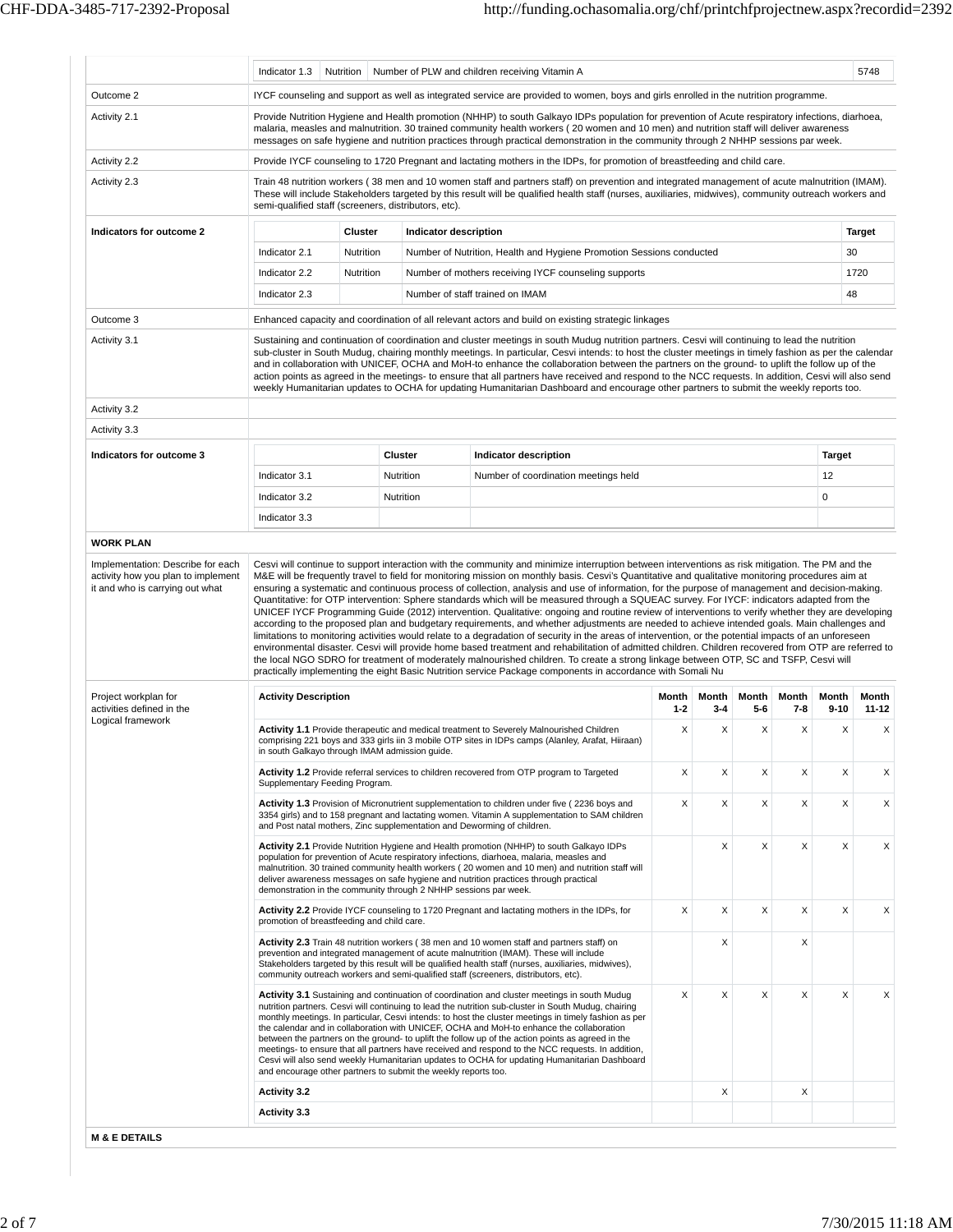$\overline{\mathbb{F}}$ 

|                                                                                                                                                                                                                                                                                                                                                                                                                                                                                                                                                                                                                                                                                                                                                                                          |                                                               |                                                                                                                                                                                                                                                                                                                                                                                                                                                                                                                                                                                                                                                                                                                                                                               |                                                                                                                                                                                                                                                                                                                                                                                                                                                                                                                                                                                                                                                                                                                                                                                                                                                                                                      | Month (s) when planned M & E will be done                    |                           |                           |                           |                           |              |                           |                           |                           |                           |                 |                           |          |  |  |  |
|------------------------------------------------------------------------------------------------------------------------------------------------------------------------------------------------------------------------------------------------------------------------------------------------------------------------------------------------------------------------------------------------------------------------------------------------------------------------------------------------------------------------------------------------------------------------------------------------------------------------------------------------------------------------------------------------------------------------------------------------------------------------------------------|---------------------------------------------------------------|-------------------------------------------------------------------------------------------------------------------------------------------------------------------------------------------------------------------------------------------------------------------------------------------------------------------------------------------------------------------------------------------------------------------------------------------------------------------------------------------------------------------------------------------------------------------------------------------------------------------------------------------------------------------------------------------------------------------------------------------------------------------------------|------------------------------------------------------------------------------------------------------------------------------------------------------------------------------------------------------------------------------------------------------------------------------------------------------------------------------------------------------------------------------------------------------------------------------------------------------------------------------------------------------------------------------------------------------------------------------------------------------------------------------------------------------------------------------------------------------------------------------------------------------------------------------------------------------------------------------------------------------------------------------------------------------|--------------------------------------------------------------|---------------------------|---------------------------|---------------------------|---------------------------|--------------|---------------------------|---------------------------|---------------------------|---------------------------|-----------------|---------------------------|----------|--|--|--|
| <b>Activity Description</b>                                                                                                                                                                                                                                                                                                                                                                                                                                                                                                                                                                                                                                                                                                                                                              |                                                               | M & E Tools to use                                                                                                                                                                                                                                                                                                                                                                                                                                                                                                                                                                                                                                                                                                                                                            | <b>Means of</b>                                                                                                                                                                                                                                                                                                                                                                                                                                                                                                                                                                                                                                                                                                                                                                                                                                                                                      | 1 <sup>1</sup>                                               | $\overline{2}$            | 3                         | 4                         | 5                         | 6            | $\overline{7}$            | 8                         | 9                         | 10 <sup>1</sup>           | 11 <sup>1</sup> | 12                        |          |  |  |  |
| Activity 1.1 Provide therapeutic and medical treatment to Severely Malnourished<br>Children comprising 221 boys and 333 girls iin 3 mobile OTP sites in IDPs camps<br>(Alanley, Arafat, Hiiraan) in south Galkayo through IMAM admission guide.                                                                                                                                                                                                                                                                                                                                                                                                                                                                                                                                          |                                                               | - Data collection<br>- Individual interview<br>- Survey                                                                                                                                                                                                                                                                                                                                                                                                                                                                                                                                                                                                                                                                                                                       | verification<br>SQUEAC, OTP<br>monthly report, data<br>from registration<br>book                                                                                                                                                                                                                                                                                                                                                                                                                                                                                                                                                                                                                                                                                                                                                                                                                     | $\times$                                                     | $\times$                  | $\boldsymbol{\mathsf{X}}$ | $\times$                  | $\mathsf{X}$              | $\times$     | $\boldsymbol{\mathsf{X}}$ | $\boldsymbol{\mathsf{X}}$ | X                         | $\mathsf{x}$              | $\times$        | $\boldsymbol{\mathsf{X}}$ |          |  |  |  |
| Activity 1.2 Provide referral services to children recovered from OTP program to<br>Targeted Supplementary Feeding Program.                                                                                                                                                                                                                                                                                                                                                                                                                                                                                                                                                                                                                                                              |                                                               | - Data collection<br>- Field visits<br>- Survey<br>- Verification                                                                                                                                                                                                                                                                                                                                                                                                                                                                                                                                                                                                                                                                                                             | Referral form. HMIS<br>report, OTP<br>monthly report                                                                                                                                                                                                                                                                                                                                                                                                                                                                                                                                                                                                                                                                                                                                                                                                                                                 | X                                                            | $\times$                  | $\boldsymbol{\mathsf{X}}$ | $\times$                  | $\times$                  | $\times$     | $\mathsf X$               | $\boldsymbol{\mathsf{X}}$ | $\times$                  | X                         | X               | $\times$                  |          |  |  |  |
| Activity 1.3 Provision of Micronutrient supplementation to children under five (2236<br>boys and 3354 girls) and to 158 pregnant and lactating women. Vitamin A<br>supplementation to SAM children and Post natal mothers, Zinc supplementation and<br>Deworming of children.                                                                                                                                                                                                                                                                                                                                                                                                                                                                                                            |                                                               |                                                                                                                                                                                                                                                                                                                                                                                                                                                                                                                                                                                                                                                                                                                                                                               | - Data collection<br>- Field visits<br>- Individual interview<br>- Verification                                                                                                                                                                                                                                                                                                                                                                                                                                                                                                                                                                                                                                                                                                                                                                                                                      | SQUEAC, Referral<br>form. HMIS report,<br>OTP monthly report | $\times$                  | $\times$                  | X                         | $\times$                  | $\mathsf{X}$ | $\mathsf{x}$              | $\mathsf X$               | $\mathsf X$               | X                         | X               | $\times$                  | X        |  |  |  |
| Activity 2.1 Provide Nutrition Hygiene and Health promotion (NHHP) to south Galkayo<br>IDPs population for prevention of Acute respiratory infections, diarhoea, malaria,<br>measles and malnutrition. 30 trained community health workers (20 women and 10<br>men) and nutrition staff will deliver awareness messages on safe hygiene and nutrition<br>practices through practical demonstration in the community through 2 NHHP sessions<br>par week.                                                                                                                                                                                                                                                                                                                                 |                                                               |                                                                                                                                                                                                                                                                                                                                                                                                                                                                                                                                                                                                                                                                                                                                                                               | - Data collection<br>- Field visits                                                                                                                                                                                                                                                                                                                                                                                                                                                                                                                                                                                                                                                                                                                                                                                                                                                                  | Campaign reports/<br>final report                            |                           | X                         | X                         | $\times$                  | $\mathsf{X}$ | $\times$                  | X                         | $\mathsf{X}$              | $\boldsymbol{\mathsf{X}}$ | $\mathsf{X}$    | X                         | $\times$ |  |  |  |
| Activity 2.2 Provide IYCF counseling to 1720 Pregnant and lactating mothers in the<br>IDPs, for promotion of breastfeeding and child care.                                                                                                                                                                                                                                                                                                                                                                                                                                                                                                                                                                                                                                               |                                                               |                                                                                                                                                                                                                                                                                                                                                                                                                                                                                                                                                                                                                                                                                                                                                                               | - Data collection<br>- Field visits<br>- Individual interview<br>- Survey                                                                                                                                                                                                                                                                                                                                                                                                                                                                                                                                                                                                                                                                                                                                                                                                                            | Training report,<br>households<br>interview                  |                           |                           | X                         | X                         | $\times$     |                           |                           |                           |                           |                 |                           |          |  |  |  |
| Activity 2.3 Train 48 nutrition workers (38 men and 10 women staff and partners staff)<br>on prevention and integrated management of acute malnutrition (IMAM). These will<br>include Stakeholders targeted by this result will be qualified health staff (nurses,<br>auxiliaries, midwives), community outreach workers and semi-qualified staff (screeners,<br>distributors, etc).                                                                                                                                                                                                                                                                                                                                                                                                     |                                                               | - Data collection                                                                                                                                                                                                                                                                                                                                                                                                                                                                                                                                                                                                                                                                                                                                                             | Training report/ final<br>report                                                                                                                                                                                                                                                                                                                                                                                                                                                                                                                                                                                                                                                                                                                                                                                                                                                                     |                                                              |                           | X                         | $\boldsymbol{\mathsf{X}}$ |                           |              |                           |                           |                           |                           |                 |                           |          |  |  |  |
| Activity 3.1 Sustaining and continuation of coordination and cluster meetings in south<br>Mudug nutrition partners. Cesvi will continuing to lead the nutrition sub-cluster in South<br>Mudug, chairing monthly meetings. In particular, Cesvi intends: to host the cluster<br>meetings in timely fashion as per the calendar and in collaboration with UNICEF, OCHA<br>and MoH-to enhance the collaboration between the partners on the ground- to uplift the<br>follow up of the action points as agreed in the meetings- to ensure that all partners have<br>received and respond to the NCC requests. In addition, Cesvi will also send weekly<br>Humanitarian updates to OCHA for updating Humanitarian Dashboard and encourage<br>other partners to submit the weekly reports too. |                                                               | - Data collection                                                                                                                                                                                                                                                                                                                                                                                                                                                                                                                                                                                                                                                                                                                                                             | N. of meeting<br>conducted, minute<br>shared to partners                                                                                                                                                                                                                                                                                                                                                                                                                                                                                                                                                                                                                                                                                                                                                                                                                                             | X                                                            | $\boldsymbol{\mathsf{X}}$ | $\mathsf X$               | $\mathsf{X}$              | $\boldsymbol{\mathsf{X}}$ | $\mathsf{X}$ | $\mathsf X$               | $\boldsymbol{\mathsf{X}}$ | $\boldsymbol{\mathsf{X}}$ | X                         | $\mathsf X$     | $\times$                  |          |  |  |  |
| <b>Activity 3.2</b>                                                                                                                                                                                                                                                                                                                                                                                                                                                                                                                                                                                                                                                                                                                                                                      |                                                               | - Data collection<br>- Individual interview                                                                                                                                                                                                                                                                                                                                                                                                                                                                                                                                                                                                                                                                                                                                   | Training reports,<br>Monthly/final report                                                                                                                                                                                                                                                                                                                                                                                                                                                                                                                                                                                                                                                                                                                                                                                                                                                            |                                                              | X                         | X                         |                           |                           |              |                           |                           | X                         | X                         |                 |                           |          |  |  |  |
| <b>Activity 3.3</b>                                                                                                                                                                                                                                                                                                                                                                                                                                                                                                                                                                                                                                                                                                                                                                      |                                                               |                                                                                                                                                                                                                                                                                                                                                                                                                                                                                                                                                                                                                                                                                                                                                                               |                                                                                                                                                                                                                                                                                                                                                                                                                                                                                                                                                                                                                                                                                                                                                                                                                                                                                                      |                                                              |                           |                           |                           |                           |              |                           |                           |                           |                           |                 |                           |          |  |  |  |
| <b>OTHER INFORMATION</b>                                                                                                                                                                                                                                                                                                                                                                                                                                                                                                                                                                                                                                                                                                                                                                 |                                                               |                                                                                                                                                                                                                                                                                                                                                                                                                                                                                                                                                                                                                                                                                                                                                                               |                                                                                                                                                                                                                                                                                                                                                                                                                                                                                                                                                                                                                                                                                                                                                                                                                                                                                                      |                                                              |                           |                           |                           |                           |              |                           |                           |                           |                           |                 |                           |          |  |  |  |
| Coordination with other<br>Organizations in project area                                                                                                                                                                                                                                                                                                                                                                                                                                                                                                                                                                                                                                                                                                                                 | Organization                                                  | <b>Activity</b>                                                                                                                                                                                                                                                                                                                                                                                                                                                                                                                                                                                                                                                                                                                                                               |                                                                                                                                                                                                                                                                                                                                                                                                                                                                                                                                                                                                                                                                                                                                                                                                                                                                                                      |                                                              |                           |                           |                           |                           |              |                           |                           |                           |                           |                 |                           |          |  |  |  |
|                                                                                                                                                                                                                                                                                                                                                                                                                                                                                                                                                                                                                                                                                                                                                                                          | 1. IRC                                                        | referral system Galkayo South Hospital                                                                                                                                                                                                                                                                                                                                                                                                                                                                                                                                                                                                                                                                                                                                        |                                                                                                                                                                                                                                                                                                                                                                                                                                                                                                                                                                                                                                                                                                                                                                                                                                                                                                      |                                                              |                           |                           |                           |                           |              |                           |                           |                           |                           |                 |                           |          |  |  |  |
|                                                                                                                                                                                                                                                                                                                                                                                                                                                                                                                                                                                                                                                                                                                                                                                          | 2. IMC                                                        |                                                                                                                                                                                                                                                                                                                                                                                                                                                                                                                                                                                                                                                                                                                                                                               | referral system SAM cases Galkayo South Hospital                                                                                                                                                                                                                                                                                                                                                                                                                                                                                                                                                                                                                                                                                                                                                                                                                                                     |                                                              |                           |                           |                           |                           |              |                           |                           |                           |                           |                 |                           |          |  |  |  |
|                                                                                                                                                                                                                                                                                                                                                                                                                                                                                                                                                                                                                                                                                                                                                                                          | 3. SDRO                                                       |                                                                                                                                                                                                                                                                                                                                                                                                                                                                                                                                                                                                                                                                                                                                                                               | referral of nutrition cases discharged from OTP to TSFP                                                                                                                                                                                                                                                                                                                                                                                                                                                                                                                                                                                                                                                                                                                                                                                                                                              |                                                              |                           |                           |                           |                           |              |                           |                           |                           |                           |                 |                           |          |  |  |  |
| Gender theme support                                                                                                                                                                                                                                                                                                                                                                                                                                                                                                                                                                                                                                                                                                                                                                     | Yes                                                           |                                                                                                                                                                                                                                                                                                                                                                                                                                                                                                                                                                                                                                                                                                                                                                               |                                                                                                                                                                                                                                                                                                                                                                                                                                                                                                                                                                                                                                                                                                                                                                                                                                                                                                      |                                                              |                           |                           |                           |                           |              |                           |                           |                           |                           |                 |                           |          |  |  |  |
| Outline how the project supports<br>the gender theme                                                                                                                                                                                                                                                                                                                                                                                                                                                                                                                                                                                                                                                                                                                                     |                                                               |                                                                                                                                                                                                                                                                                                                                                                                                                                                                                                                                                                                                                                                                                                                                                                               | In the implementation of the activities, CESVI will carefully consider gender and age issues. The overall strategy of the project is designed to address<br>the needs of most vulnerable women and children. Cesvi bases a categorization on SADD; (sex, age disaggregated data). Out of 8646 total number<br>of beneficiaries, 68% are women and girls. Women' particular needs are taken into consideration in every step of the project (since proposal writing<br>stage). Trainings on NHHP and hygiene are also tailor made and focus, particularly, on women for the important role they play in feeding and<br>behavior change. Cesvi has also carefully accessed any risks related to the engagement of women in the project. Preference for outreach services<br>and community based activities were also taken to avoid long travel for women and ensure their involvement in the project. |                                                              |                           |                           |                           |                           |              |                           |                           |                           |                           |                 |                           |          |  |  |  |
| Select (tick) activities that supports<br>the gender theme                                                                                                                                                                                                                                                                                                                                                                                                                                                                                                                                                                                                                                                                                                                               | $\sqrt{ }$                                                    |                                                                                                                                                                                                                                                                                                                                                                                                                                                                                                                                                                                                                                                                                                                                                                               | Activity 1.1: Provide therapeutic and medical treatment to Severely Malnourished Children comprising 221 boys and 333 girls iin 3 mobile OTP sites in<br>IDPs camps (Alanley, Arafat, Hiiraan) in south Galkayo through IMAM admission guide.                                                                                                                                                                                                                                                                                                                                                                                                                                                                                                                                                                                                                                                        |                                                              |                           |                           |                           |                           |              |                           |                           |                           |                           |                 |                           |          |  |  |  |
|                                                                                                                                                                                                                                                                                                                                                                                                                                                                                                                                                                                                                                                                                                                                                                                          | $\sqrt{}$                                                     |                                                                                                                                                                                                                                                                                                                                                                                                                                                                                                                                                                                                                                                                                                                                                                               | Activity 1.2: Provide referral services to children recovered from OTP program to Targeted Supplementary Feeding Program.                                                                                                                                                                                                                                                                                                                                                                                                                                                                                                                                                                                                                                                                                                                                                                            |                                                              |                           |                           |                           |                           |              |                           |                           |                           |                           |                 |                           |          |  |  |  |
|                                                                                                                                                                                                                                                                                                                                                                                                                                                                                                                                                                                                                                                                                                                                                                                          | $\sqrt{}$                                                     |                                                                                                                                                                                                                                                                                                                                                                                                                                                                                                                                                                                                                                                                                                                                                                               | Activity 1.3: Provision of Micronutrient supplementation to children under five (2236 boys and 3354 girls) and to 158 pregnant and lactating women.<br>Vitamin A supplementation to SAM children and Post natal mothers, Zinc supplementation and Deworming of children.                                                                                                                                                                                                                                                                                                                                                                                                                                                                                                                                                                                                                             |                                                              |                           |                           |                           |                           |              |                           |                           |                           |                           |                 |                           |          |  |  |  |
|                                                                                                                                                                                                                                                                                                                                                                                                                                                                                                                                                                                                                                                                                                                                                                                          | $\sqrt{ }$                                                    |                                                                                                                                                                                                                                                                                                                                                                                                                                                                                                                                                                                                                                                                                                                                                                               | Activity 2.1: Provide Nutrition Hygiene and Health promotion (NHHP) to south Galkayo IDPs population for prevention of Acute respiratory infections,<br>diarhoea, malaria, measles and malnutrition. 30 trained community health workers (20 women and 10 men) and nutrition staff will deliver awareness<br>messages on safe hygiene and nutrition practices through practical demonstration in the community through 2 NHHP sessions par week.                                                                                                                                                                                                                                                                                                                                                                                                                                                     |                                                              |                           |                           |                           |                           |              |                           |                           |                           |                           |                 |                           |          |  |  |  |
|                                                                                                                                                                                                                                                                                                                                                                                                                                                                                                                                                                                                                                                                                                                                                                                          | $\sqrt{ }$                                                    |                                                                                                                                                                                                                                                                                                                                                                                                                                                                                                                                                                                                                                                                                                                                                                               | Activity 2.2: Provide IYCF counseling to 1720 Pregnant and lactating mothers in the IDPs, for promotion of breastfeeding and child care.                                                                                                                                                                                                                                                                                                                                                                                                                                                                                                                                                                                                                                                                                                                                                             |                                                              |                           |                           |                           |                           |              |                           |                           |                           |                           |                 |                           |          |  |  |  |
|                                                                                                                                                                                                                                                                                                                                                                                                                                                                                                                                                                                                                                                                                                                                                                                          | □<br>and semi-qualified staff (screeners, distributors, etc). | Activity 2.3: Train 48 nutrition workers (38 men and 10 women staff and partners staff) on prevention and integrated management of acute malnutrition<br>(IMAM). These will include Stakeholders targeted by this result will be qualified health staff (nurses, auxiliaries, midwives), community outreach workers                                                                                                                                                                                                                                                                                                                                                                                                                                                           |                                                                                                                                                                                                                                                                                                                                                                                                                                                                                                                                                                                                                                                                                                                                                                                                                                                                                                      |                                                              |                           |                           |                           |                           |              |                           |                           |                           |                           |                 |                           |          |  |  |  |
|                                                                                                                                                                                                                                                                                                                                                                                                                                                                                                                                                                                                                                                                                                                                                                                          | □                                                             | Activity 3.1: Sustaining and continuation of coordination and cluster meetings in south Mudug nutrition partners. Cesvi will continuing to lead the nutrition<br>sub-cluster in South Mudug, chairing monthly meetings. In particular, Cesvi intends: to host the cluster meetings in timely fashion as per the calendar and<br>in collaboration with UNICEF, OCHA and MoH-to enhance the collaboration between the partners on the ground- to uplift the follow up of the action points<br>as agreed in the meetings- to ensure that all partners have received and respond to the NCC requests. In addition, Cesvi will also send weekly<br>Humanitarian updates to OCHA for updating Humanitarian Dashboard and encourage other partners to submit the weekly reports too. |                                                                                                                                                                                                                                                                                                                                                                                                                                                                                                                                                                                                                                                                                                                                                                                                                                                                                                      |                                                              |                           |                           |                           |                           |              |                           |                           |                           |                           |                 |                           |          |  |  |  |
|                                                                                                                                                                                                                                                                                                                                                                                                                                                                                                                                                                                                                                                                                                                                                                                          |                                                               |                                                                                                                                                                                                                                                                                                                                                                                                                                                                                                                                                                                                                                                                                                                                                                               |                                                                                                                                                                                                                                                                                                                                                                                                                                                                                                                                                                                                                                                                                                                                                                                                                                                                                                      |                                                              |                           |                           |                           |                           |              |                           |                           |                           |                           |                 |                           |          |  |  |  |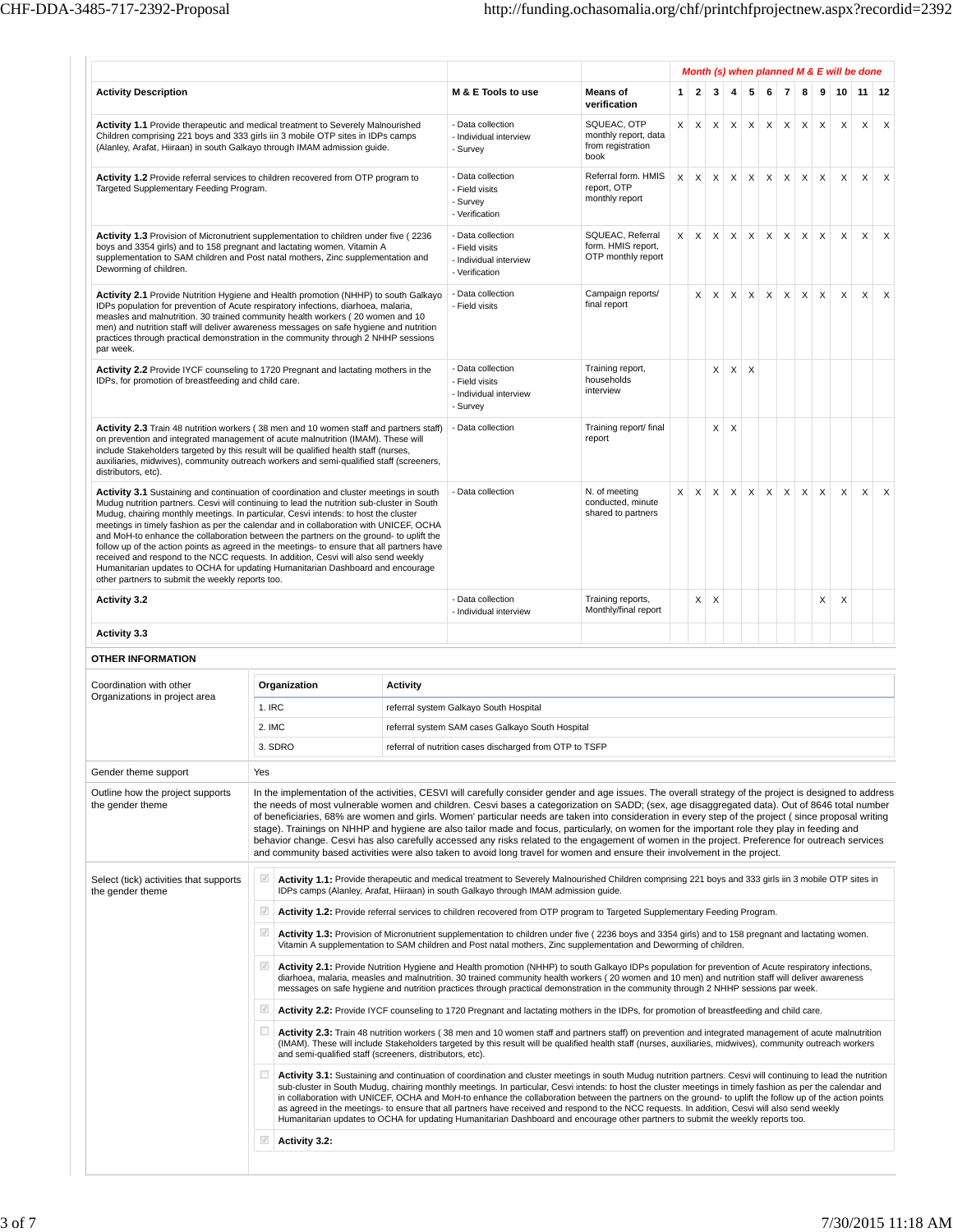|                                      |                          | $\Box$<br>Activity 3.3:                       |                |              |          |                        |             |              |            |                          |  |  |  |  |  |
|--------------------------------------|--------------------------|-----------------------------------------------|----------------|--------------|----------|------------------------|-------------|--------------|------------|--------------------------|--|--|--|--|--|
| <b>BUDGET</b>                        |                          |                                               |                |              |          |                        |             |              |            |                          |  |  |  |  |  |
| A:1 Staff and                        |                          | 1.1 International Staff                       |                |              |          |                        |             |              |            |                          |  |  |  |  |  |
| Personnel<br>Costs                   | Code                     | <b>Budget Line Description</b>                | Units          | Unit<br>Cost | Duration | TimeUnit               | Amount(USD) | Organization | CHF        | %charged to<br>CHF       |  |  |  |  |  |
|                                      | 1.1.1                    | <b>Country Director</b>                       | $\mathbf{1}$   | 6000         | 12       | month                  | 72,000.00   | 66,002.40    | 5,997.60   | 8.33                     |  |  |  |  |  |
|                                      | 1.1.2                    | Programme Unit Manager                        | $\mathbf{1}$   | 4500         | 12       | month                  | 54,000.00   | 49,501.80    | 4,498.20   | 8.33                     |  |  |  |  |  |
|                                      | 1.1.3                    | HR Officer                                    | $\mathbf{1}$   | 1300         | 12       | month                  | 15,600.00   | 12,999.48    | 2,600.52   | 16.67                    |  |  |  |  |  |
|                                      | 1.1.4                    | Log officer Nairobi                           | $\mathbf{1}$   | 1500         | 12       | month                  | 18,000.00   | 10,499.40    | 7,500.60   | 41.67                    |  |  |  |  |  |
|                                      | 1.1.5                    |                                               |                |              |          |                        |             |              |            |                          |  |  |  |  |  |
|                                      | 1.1.6                    |                                               |                |              |          |                        |             |              |            |                          |  |  |  |  |  |
|                                      | 1.1.7                    |                                               |                |              |          |                        |             |              |            |                          |  |  |  |  |  |
|                                      | 1.1.8                    |                                               |                |              |          |                        |             |              |            |                          |  |  |  |  |  |
|                                      | 1.1.9                    |                                               |                |              |          |                        |             |              |            |                          |  |  |  |  |  |
|                                      | 1.1.10                   |                                               |                |              |          |                        |             |              |            |                          |  |  |  |  |  |
|                                      |                          | Subtotal                                      |                |              |          |                        | 159,600.00  | 139,003.08   | 20,596.92  |                          |  |  |  |  |  |
|                                      | <b>Budget Narrative:</b> |                                               |                |              |          |                        |             |              |            |                          |  |  |  |  |  |
|                                      | 1.2 Local Staff          |                                               |                |              |          |                        |             |              |            |                          |  |  |  |  |  |
|                                      | Code                     | <b>Budget Line Description</b>                | Units          | Unit<br>Cost | Duration | TimeUnit               | Amount(USD) | Organization |            | CHF %charged to<br>CHF   |  |  |  |  |  |
|                                      | 1.2.1                    | Accountant                                    | $\overline{1}$ | 1250         | 12       | month                  | 15,000.00   | 7,500.00     | 7,500.00   | 50.00                    |  |  |  |  |  |
|                                      | 1.2.2                    | Registers                                     | $\overline{3}$ | 190          | 12       | month                  | 6,840.00    | 0.00         | 6,840.00   | 100.00                   |  |  |  |  |  |
|                                      | 1.2.3                    | M&E                                           | $\mathbf{1}$   | 650          | 12       | month                  | 7,800.00    | 5,200.26     | 2,599.74   | 33.33                    |  |  |  |  |  |
|                                      | 1.2.4                    | Storekeeper                                   | $\mathbf{1}$   | 240          | 12       | month                  | 2,880.00    | 1,440.00     | 1,440.00   | 50.00                    |  |  |  |  |  |
|                                      | 1.2.5                    | Nutritionist (PM)                             | $\mathbf{1}$   | 1450         | 12       | month                  | 17,400.00   | 8,700.00     | 8,700.00   | 50.00                    |  |  |  |  |  |
|                                      | 1.2.6                    | Nutrition and hygiene assistant               | $\mathbf{1}$   | 850          | 12       | month                  | 10,200.00   | 0.00         | 10,200.00  | 100.00                   |  |  |  |  |  |
|                                      | 1.2.7                    | OTP nurses                                    | $\sqrt{3}$     | 370          | 12       | month                  | 13,320.00   | 0.00         | 13,320.00  | 100.00                   |  |  |  |  |  |
|                                      | 1.2.8                    | Community health workers                      | 30             | 120          | 12       | month                  | 43,200.00   | 0.00         | 43,200.00  | 100.00                   |  |  |  |  |  |
|                                      | 1.2.9                    | Screeners                                     | 6              | 190          | 12       | month                  | 13,680.00   | 0.00         | 13,680.00  | 100.00                   |  |  |  |  |  |
|                                      | 1.2.10                   |                                               |                |              |          |                        |             |              |            |                          |  |  |  |  |  |
|                                      |                          | Sub Total                                     |                |              |          |                        | 130,320.00  | 22,840.26    | 107,479.74 |                          |  |  |  |  |  |
|                                      | <b>Budget Narrative:</b> |                                               |                |              |          |                        |             |              |            |                          |  |  |  |  |  |
| <b>B:2 Supplies,</b><br>Commodities, | Code                     | <b>Budget Line Description</b>                | Units          | Unit<br>Cost | Duration | TimeUnit               | Amount(USD) | Organization |            | CHF   %charged to<br>CHF |  |  |  |  |  |
| <b>Materials</b>                     | 2.1.1                    | Visibility Material                           | $\mathbf{1}$   | 3720         |          | 1 lumpsum              | 3,720.00    | 0.00         | 3,720.00   | 100.00                   |  |  |  |  |  |
|                                      | 2.1.2                    | SQEUAC survey                                 | $\mathbf{1}$   | 18569        | 1        | lumpsum                | 18,569.00   | 0.00         | 18,569.00  | 100.00                   |  |  |  |  |  |
|                                      | 2.1.3                    | Galkayo Warehouse rent                        | $\mathbf{1}$   | 400          |          | $12 \mid \text{month}$ | 4,800.00    | 0.00         | 4,800.00   | 100.00                   |  |  |  |  |  |
|                                      | 2.1.4                    | Mobile Team vehicle Rental                    | $\sqrt{3}$     | 1800         | 12       | month                  | 64,800.00   | 0.00         | 64,800.00  | 100.00                   |  |  |  |  |  |
|                                      | 2.1.5                    | Supply Transportation (loading and uploading) | $\mathbf{1}$   | 510          | 12       | month                  | 6,120.00    | 0.00         | 6,120.00   | 100.00                   |  |  |  |  |  |
|                                      | 2.1.6                    | Patient Referral Fees                         | 56             | 15           |          | $12 \mid \text{month}$ | 10,080.00   | 0.00         | 10,080.00  | 100.00                   |  |  |  |  |  |
|                                      | 2.1.7                    | Training for OTP staff, CHWs and partners     | $\sqrt{2}$     | 3289         | 1        | lumpsum                | 6,578.00    | 0.00         | 6,578.00   | 100.00                   |  |  |  |  |  |
|                                      | 2.1.8                    |                                               |                |              |          |                        |             |              |            |                          |  |  |  |  |  |
|                                      | 2.1.9                    |                                               |                |              |          |                        |             |              |            |                          |  |  |  |  |  |
|                                      | 2.1.10                   |                                               |                |              |          |                        |             |              |            |                          |  |  |  |  |  |
|                                      |                          | Sub Total                                     |                |              |          |                        | 114,667.00  | 0.00         | 114,667.00 |                          |  |  |  |  |  |
|                                      | <b>Budget Narrative:</b> |                                               |                |              |          |                        |             |              |            |                          |  |  |  |  |  |
| C:3                                  | Code                     | <b>Budget Line Description</b>                | Units          | Unit<br>Cost |          | Duration TimeUnit      | Amount(USD) | Organization | CHF        | %charged to<br>CHF       |  |  |  |  |  |
| Equipment                            |                          |                                               |                |              |          |                        |             |              |            |                          |  |  |  |  |  |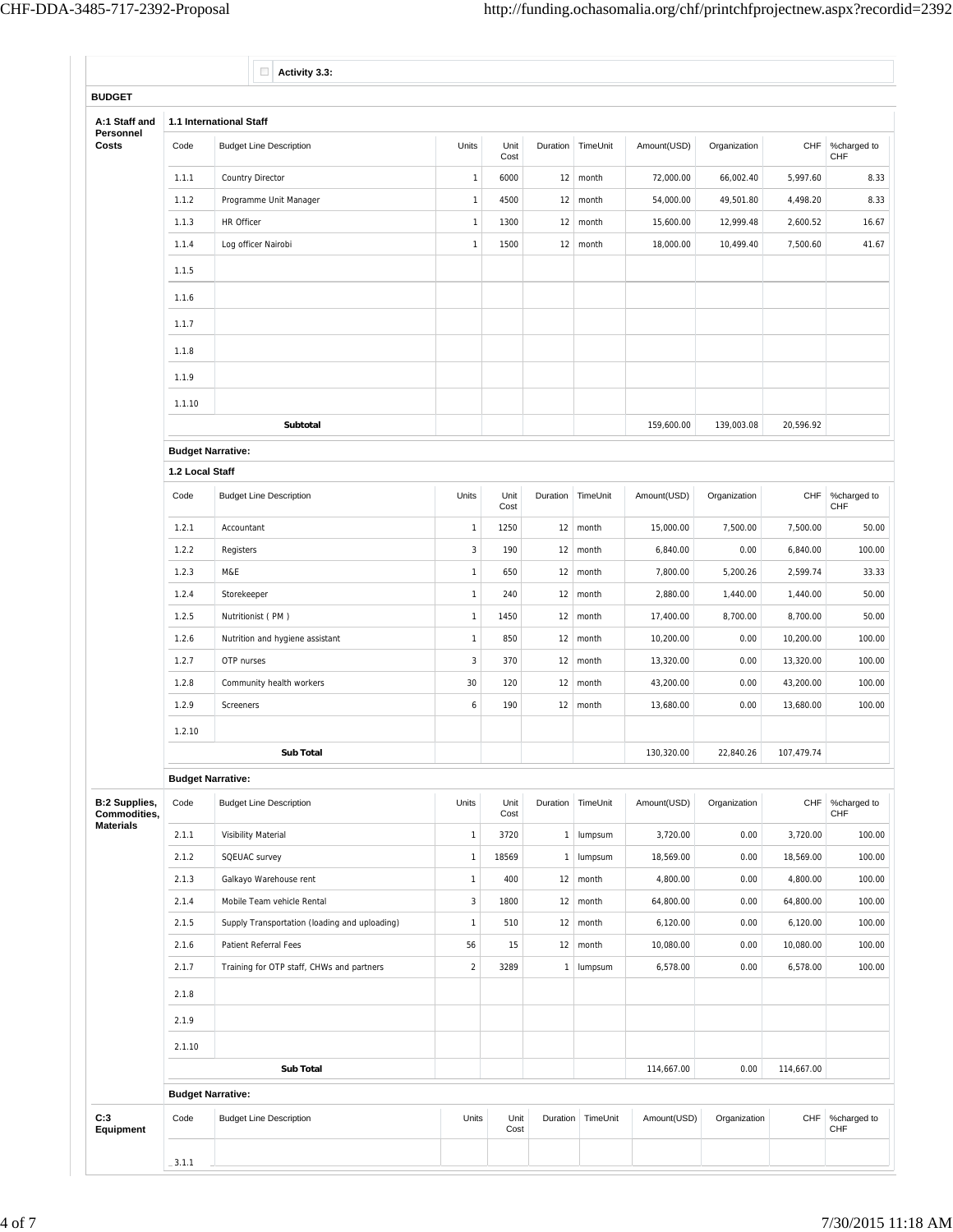|                                                | 3.1.2                    |                                  |              |              |          |                   |             |              |             |                                |
|------------------------------------------------|--------------------------|----------------------------------|--------------|--------------|----------|-------------------|-------------|--------------|-------------|--------------------------------|
|                                                | 3.1.3                    |                                  |              |              |          |                   |             |              |             |                                |
|                                                | 3.1.4                    |                                  |              |              |          |                   |             |              |             |                                |
|                                                | 3.1.5                    |                                  |              |              |          |                   |             |              |             |                                |
|                                                | 3.1.6                    |                                  |              |              |          |                   |             |              |             |                                |
|                                                | 3.1.7                    |                                  |              |              |          |                   |             |              |             |                                |
|                                                | 3.1.8                    |                                  |              |              |          |                   |             |              |             |                                |
|                                                | 3.1.9                    |                                  |              |              |          |                   |             |              |             |                                |
|                                                | 3.1.10                   |                                  |              |              |          |                   |             |              |             |                                |
|                                                |                          | Sub Total                        |              |              |          |                   | 0.00        | 0.00         | 0.00        |                                |
|                                                | <b>Budget Narrative:</b> |                                  |              |              |          |                   |             |              |             |                                |
| D:4<br>Contractual                             | Code                     | <b>Budget Line Description</b>   | Units        | Unit<br>Cost |          | Duration TimeUnit | Amount(USD) | Organization | ${\sf CHF}$ | %charged to<br>CHF             |
| <b>Services</b>                                | 4.1.1                    |                                  |              |              |          |                   |             |              |             |                                |
|                                                | 4.1.2                    |                                  |              |              |          |                   |             |              |             |                                |
|                                                | 4.1.3                    |                                  |              |              |          |                   |             |              |             |                                |
|                                                | 4.1.4                    |                                  |              |              |          |                   |             |              |             |                                |
|                                                | 4.1.5                    |                                  |              |              |          |                   |             |              |             |                                |
|                                                | 4.1.6                    |                                  |              |              |          |                   |             |              |             |                                |
|                                                | 4.1.7                    |                                  |              |              |          |                   |             |              |             |                                |
|                                                | 4.1.8                    |                                  |              |              |          |                   |             |              |             |                                |
|                                                | 4.1.9                    |                                  |              |              |          |                   |             |              |             |                                |
|                                                | 4.1.10                   |                                  |              |              |          |                   |             |              |             |                                |
|                                                |                          | Sub Total                        |              |              |          |                   | 0.00        | 0.00         | 0.00        |                                |
|                                                | <b>Budget Narrative:</b> |                                  |              |              |          |                   |             |              |             |                                |
| E:5 Travel                                     | Code                     | <b>Budget Line Description</b>   | Units        | Unit<br>Cost | Duration | TimeUnit          | Amount(USD) | Organization |             | CHF %charged to<br>${\sf CHF}$ |
|                                                | 5.1.1                    | Travel cost to the filed and NBO | $\mathbf{1}$ | 4280         |          | 1 lumpsum         | 4,280.00    | 0.00         | 4,280.00    | 100.00                         |
|                                                | 5.1.2                    |                                  |              |              |          |                   |             |              |             |                                |
|                                                | 5.1.3                    |                                  |              |              |          |                   |             |              |             |                                |
|                                                | 5.1.4                    |                                  |              |              |          |                   |             |              |             |                                |
|                                                | 5.1.5                    |                                  |              |              |          |                   |             |              |             |                                |
|                                                | 5.1.6                    |                                  |              |              |          |                   |             |              |             |                                |
|                                                | 5.1.7                    |                                  |              |              |          |                   |             |              |             |                                |
|                                                | 5.1.8                    |                                  |              |              |          |                   |             |              |             |                                |
|                                                | 5.1.9                    |                                  |              |              |          |                   |             |              |             |                                |
|                                                | 5.1.10                   |                                  |              |              |          |                   |             |              |             |                                |
|                                                |                          | <b>Sub Total</b>                 |              |              |          |                   | 4,280.00    | 0.00         | 4,280.00    |                                |
|                                                | <b>Budget Narrative:</b> |                                  |              |              |          |                   |             |              |             |                                |
| F:6 Transfers<br>and Grants to<br>Counterparts | Code                     | <b>Budget Line Description</b>   | Units        | Unit<br>Cost |          | Duration TimeUnit | Amount(USD) | Organization | CHF         | %charged to<br>CHF             |
|                                                | $-6.1.1$                 |                                  |              |              |          |                   |             |              |             |                                |
|                                                | $-6.1.2$                 |                                  |              |              |          |                   |             |              |             |                                |
|                                                | $-6.1.3$                 |                                  |              |              |          |                   |             |              |             |                                |
|                                                |                          |                                  |              |              |          |                   |             |              |             |                                |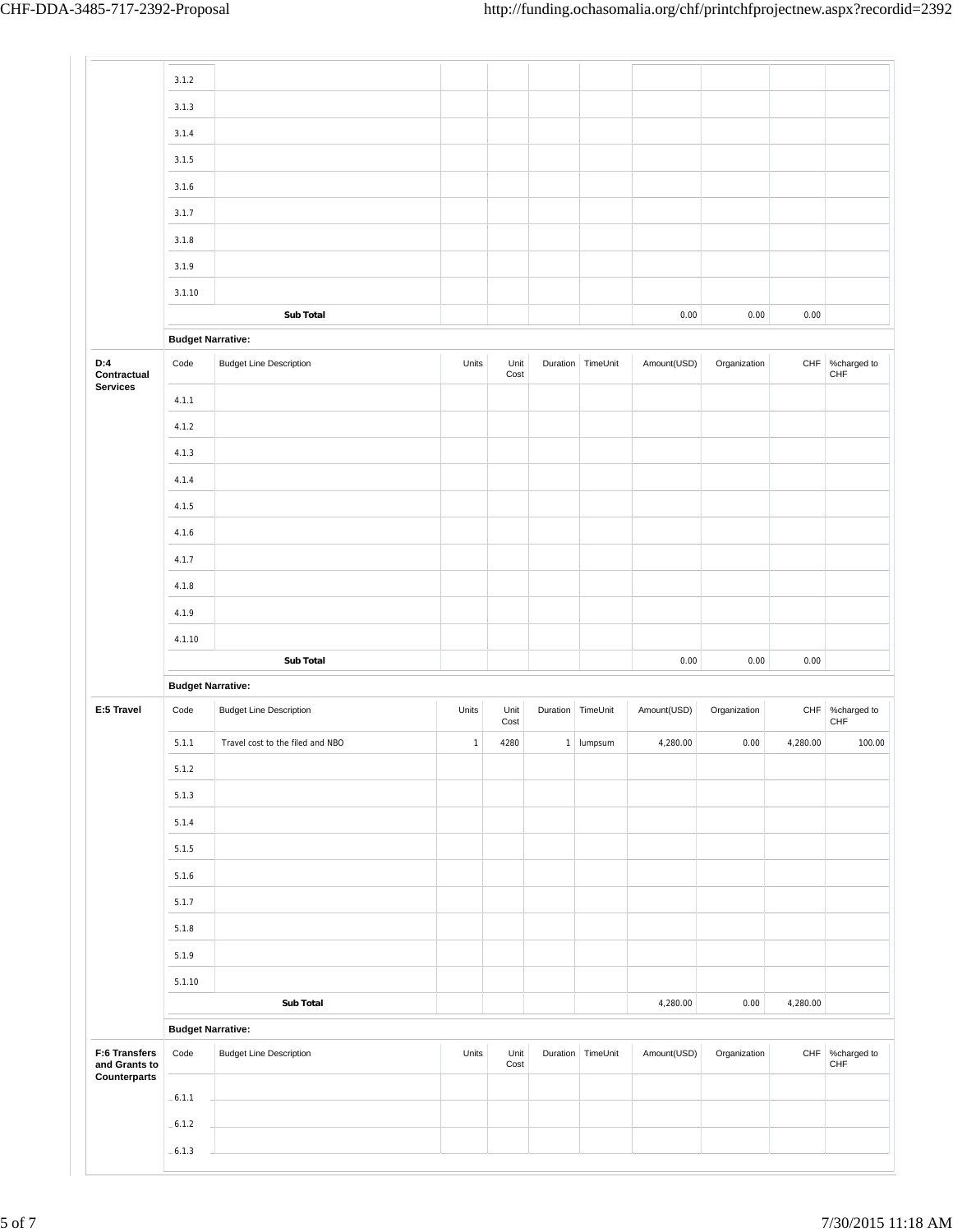$\vert$  -

|                                  |                 | 6.1.4      |                                                                                                                                                                                                                                                                                                                                  |                                |    |                                       |               |                                                                                                                                                                                                                                                                                                                                                                                                                                                                                                                                                                                                                       |              |  |              |                     |                                          |                                          |              |              |          |                     |                    |
|----------------------------------|-----------------|------------|----------------------------------------------------------------------------------------------------------------------------------------------------------------------------------------------------------------------------------------------------------------------------------------------------------------------------------|--------------------------------|----|---------------------------------------|---------------|-----------------------------------------------------------------------------------------------------------------------------------------------------------------------------------------------------------------------------------------------------------------------------------------------------------------------------------------------------------------------------------------------------------------------------------------------------------------------------------------------------------------------------------------------------------------------------------------------------------------------|--------------|--|--------------|---------------------|------------------------------------------|------------------------------------------|--------------|--------------|----------|---------------------|--------------------|
|                                  |                 | 6.1.5      |                                                                                                                                                                                                                                                                                                                                  |                                |    |                                       |               |                                                                                                                                                                                                                                                                                                                                                                                                                                                                                                                                                                                                                       |              |  |              |                     |                                          |                                          |              |              |          |                     |                    |
|                                  |                 | 6.1.6      |                                                                                                                                                                                                                                                                                                                                  |                                |    |                                       |               |                                                                                                                                                                                                                                                                                                                                                                                                                                                                                                                                                                                                                       |              |  |              |                     |                                          |                                          |              |              |          |                     |                    |
|                                  |                 | 6.1.7      |                                                                                                                                                                                                                                                                                                                                  |                                |    |                                       |               |                                                                                                                                                                                                                                                                                                                                                                                                                                                                                                                                                                                                                       |              |  |              |                     |                                          |                                          |              |              |          |                     |                    |
|                                  |                 | 6.1.8      |                                                                                                                                                                                                                                                                                                                                  |                                |    |                                       |               |                                                                                                                                                                                                                                                                                                                                                                                                                                                                                                                                                                                                                       |              |  |              |                     |                                          |                                          |              |              |          |                     |                    |
|                                  |                 | 6.1.9      |                                                                                                                                                                                                                                                                                                                                  |                                |    |                                       |               |                                                                                                                                                                                                                                                                                                                                                                                                                                                                                                                                                                                                                       |              |  |              |                     |                                          |                                          |              |              |          |                     |                    |
|                                  |                 | 6.6.10     |                                                                                                                                                                                                                                                                                                                                  |                                |    |                                       |               |                                                                                                                                                                                                                                                                                                                                                                                                                                                                                                                                                                                                                       |              |  |              |                     |                                          |                                          |              |              |          |                     |                    |
|                                  |                 |            |                                                                                                                                                                                                                                                                                                                                  |                                |    | <b>Sub Total</b>                      |               |                                                                                                                                                                                                                                                                                                                                                                                                                                                                                                                                                                                                                       |              |  |              |                     |                                          | 0.00                                     |              |              | 0.00     | 0.00                |                    |
|                                  |                 |            |                                                                                                                                                                                                                                                                                                                                  | <b>Budget Narrative:</b>       |    |                                       |               |                                                                                                                                                                                                                                                                                                                                                                                                                                                                                                                                                                                                                       |              |  |              |                     |                                          |                                          |              |              |          |                     |                    |
| G:7 General<br>Operating         |                 | Code       |                                                                                                                                                                                                                                                                                                                                  | <b>Budget Line Description</b> |    |                                       |               | Units                                                                                                                                                                                                                                                                                                                                                                                                                                                                                                                                                                                                                 | Unit<br>Cost |  |              | Duration   TimeUnit |                                          | Amount(USD)                              |              | Organization |          | CHF                 | %charged to<br>CHF |
| and Other<br><b>Direct Costs</b> |                 | 7.1.1      |                                                                                                                                                                                                                                                                                                                                  | <b>Office Utlilities</b>       |    |                                       |               | $\mathbf{1}$                                                                                                                                                                                                                                                                                                                                                                                                                                                                                                                                                                                                          | 825          |  | 12           | month               |                                          | 9,900.00                                 |              |              | 0.00     | 9,900.00            | 100.00             |
|                                  |                 | 7.1.2      |                                                                                                                                                                                                                                                                                                                                  | Galkayo office Rent            |    |                                       |               | $\mathbf{1}$                                                                                                                                                                                                                                                                                                                                                                                                                                                                                                                                                                                                          | 1100         |  | 12           | month               |                                          | 13,200.00                                |              | 6,600.00     |          | 6,600.00            | 50.00              |
|                                  |                 | 7.1.3      |                                                                                                                                                                                                                                                                                                                                  | <b>Bank Transfer Costs</b>     |    |                                       |               | $\mathbf{1}$                                                                                                                                                                                                                                                                                                                                                                                                                                                                                                                                                                                                          | 3449.9       |  | $\mathbf{1}$ | lumpsum             |                                          | 3,449.90                                 |              |              | 0.00     | 3,449.90            | 100.00             |
|                                  |                 | 7.1.4      |                                                                                                                                                                                                                                                                                                                                  | Office Communication           |    |                                       |               | $\mathbf{1}$                                                                                                                                                                                                                                                                                                                                                                                                                                                                                                                                                                                                          | 750          |  | 12           | month               |                                          | 9,000.00                                 |              |              | 0.00     | 9,000.00            | 100.00             |
|                                  |                 | 7.1.5      |                                                                                                                                                                                                                                                                                                                                  |                                |    | Stationary and consumables for office |               | $\overline{1}$                                                                                                                                                                                                                                                                                                                                                                                                                                                                                                                                                                                                        | 4392         |  | $\mathbf{1}$ | lumpsum             |                                          | 4,392.00                                 |              |              | 0.00     | 4,392.00            | 100.00             |
|                                  |                 | 7.1.6      |                                                                                                                                                                                                                                                                                                                                  |                                |    |                                       |               |                                                                                                                                                                                                                                                                                                                                                                                                                                                                                                                                                                                                                       |              |  |              |                     |                                          |                                          |              |              |          |                     |                    |
|                                  |                 | 7.1.7      |                                                                                                                                                                                                                                                                                                                                  |                                |    |                                       |               |                                                                                                                                                                                                                                                                                                                                                                                                                                                                                                                                                                                                                       |              |  |              |                     |                                          |                                          |              |              |          |                     |                    |
|                                  |                 | 7.1.8      |                                                                                                                                                                                                                                                                                                                                  |                                |    |                                       |               |                                                                                                                                                                                                                                                                                                                                                                                                                                                                                                                                                                                                                       |              |  |              |                     |                                          |                                          |              |              |          |                     |                    |
|                                  |                 | 7.1.9      |                                                                                                                                                                                                                                                                                                                                  |                                |    |                                       |               |                                                                                                                                                                                                                                                                                                                                                                                                                                                                                                                                                                                                                       |              |  |              |                     |                                          |                                          |              |              |          |                     |                    |
|                                  |                 | 7.1.10     |                                                                                                                                                                                                                                                                                                                                  |                                |    |                                       |               |                                                                                                                                                                                                                                                                                                                                                                                                                                                                                                                                                                                                                       |              |  |              |                     |                                          |                                          |              |              |          |                     |                    |
|                                  |                 |            |                                                                                                                                                                                                                                                                                                                                  |                                |    | <b>Sub Total</b>                      |               |                                                                                                                                                                                                                                                                                                                                                                                                                                                                                                                                                                                                                       |              |  |              |                     |                                          | 39,941.90                                |              | 6,600.00     |          | 33,341.90           |                    |
|                                  |                 |            |                                                                                                                                                                                                                                                                                                                                  | <b>Budget Narrative:</b>       |    |                                       |               |                                                                                                                                                                                                                                                                                                                                                                                                                                                                                                                                                                                                                       |              |  |              |                     |                                          |                                          |              |              |          |                     |                    |
|                                  |                 |            |                                                                                                                                                                                                                                                                                                                                  |                                |    | <b>TOTAL</b>                          |               |                                                                                                                                                                                                                                                                                                                                                                                                                                                                                                                                                                                                                       |              |  |              |                     |                                          | 448,808.90                               |              | 168,443.34   |          | 280,365.56          |                    |
| H.8 Indirect<br>Programme        |                 | Code       |                                                                                                                                                                                                                                                                                                                                  | <b>Budget Line Description</b> |    |                                       |               |                                                                                                                                                                                                                                                                                                                                                                                                                                                                                                                                                                                                                       |              |  |              |                     |                                          | Amount(USD)                              | Organization |              |          | CHF                 | %charged to<br>CHF |
| <b>Support</b><br>Costs          |                 | 8.1.1      |                                                                                                                                                                                                                                                                                                                                  |                                |    | Indirect Programme Support Costs      |               |                                                                                                                                                                                                                                                                                                                                                                                                                                                                                                                                                                                                                       |              |  |              |                     |                                          | 0.00                                     |              | 0.00         |          | 19,625.59           | 7.00               |
|                                  |                 |            |                                                                                                                                                                                                                                                                                                                                  |                                |    | <b>GRAND TOTAL</b>                    |               |                                                                                                                                                                                                                                                                                                                                                                                                                                                                                                                                                                                                                       |              |  |              |                     |                                          | 448,808.90                               |              | 168,443.34   |          | 299,991.15          |                    |
| Other sources of funds           |                 |            |                                                                                                                                                                                                                                                                                                                                  |                                |    |                                       |               |                                                                                                                                                                                                                                                                                                                                                                                                                                                                                                                                                                                                                       |              |  |              |                     |                                          |                                          |              |              |          |                     |                    |
|                                  |                 |            | <b>Description</b>                                                                                                                                                                                                                                                                                                               |                                |    | Amount   %                            |               |                                                                                                                                                                                                                                                                                                                                                                                                                                                                                                                                                                                                                       |              |  |              |                     |                                          |                                          |              |              |          |                     |                    |
|                                  |                 |            | Organization                                                                                                                                                                                                                                                                                                                     |                                |    | 168,443.34                            | 35.96         |                                                                                                                                                                                                                                                                                                                                                                                                                                                                                                                                                                                                                       |              |  |              |                     |                                          |                                          |              |              |          |                     |                    |
|                                  |                 | <b>CHF</b> | Community                                                                                                                                                                                                                                                                                                                        |                                |    | 0.00<br>299,991.15                    | 0.00<br>64.04 |                                                                                                                                                                                                                                                                                                                                                                                                                                                                                                                                                                                                                       |              |  |              |                     |                                          |                                          |              |              |          |                     |                    |
|                                  |                 |            | <b>Other Donors</b>                                                                                                                                                                                                                                                                                                              |                                | a) | 0.00                                  |               |                                                                                                                                                                                                                                                                                                                                                                                                                                                                                                                                                                                                                       |              |  |              |                     |                                          |                                          |              |              |          |                     |                    |
|                                  |                 |            |                                                                                                                                                                                                                                                                                                                                  |                                | b) | 0.00                                  |               |                                                                                                                                                                                                                                                                                                                                                                                                                                                                                                                                                                                                                       |              |  |              |                     |                                          |                                          |              |              |          |                     |                    |
|                                  |                 |            | <b>TOTAL</b>                                                                                                                                                                                                                                                                                                                     |                                |    | 468,434.49                            |               |                                                                                                                                                                                                                                                                                                                                                                                                                                                                                                                                                                                                                       |              |  |              |                     |                                          |                                          |              |              |          |                     |                    |
| <b>LOCATIONS</b>                 |                 |            |                                                                                                                                                                                                                                                                                                                                  |                                |    |                                       |               |                                                                                                                                                                                                                                                                                                                                                                                                                                                                                                                                                                                                                       |              |  |              |                     |                                          |                                          |              |              |          |                     |                    |
| <b>Region</b>                    | <b>District</b> |            | Location                                                                                                                                                                                                                                                                                                                         |                                |    | <b>Standard Cluster Activities</b>    |               | <b>Activity</b>                                                                                                                                                                                                                                                                                                                                                                                                                                                                                                                                                                                                       |              |  |              |                     |                                          | <b>Beneficiary</b><br><b>Description</b> |              | Number       | Latitude | Longitude           | P.Code             |
| Mudug                            | Gaalkacyo       |            | Gaalkacyo/Wadajir<br>Capacity building, Community<br>screening for malnutrition and<br>referral, Infant and young child<br>feeding promotion, nutrition<br>cluster coordination, Nutrition<br>health and Hygiene promotion,<br>Supplementation Vitamin A,<br>Treatment of severe acute<br>malnutrition in children<br>0-59months |                                |    |                                       |               | provide of therapeutic and medical treatment to<br>Severely Malnourished Children; provide referral<br>services to children recovered from OTP program to<br>Targeted Supplementary Feeding Program; Provision of<br>Micronutrient supplementation to children under<br>five;provide Nutrition Hygiene and Health promotion<br>(NHHP);provide IYCF counseling to Pregnant and<br>lactating mothers in the IDPs, for promotion of<br>breastfeeding and child care; sustaining and<br>continuation of coordination and cluster meetings in<br>south Mudug nutrition partners; enhance capacity of<br>nutrition workers. |              |  |              |                     | U5 children,<br>PLW, men,<br><b>IDPs</b> | 5190                                     |              | 6.76746      | 47.43081 | NB-3808-<br>F21-002 |                    |
| Mudug                            | Gaalkacyo       |            | Gaalkacyo/Garsoor,<br>Capacity building, Community<br>screening for malnutrition and<br>Horumar<br>referral, Infant and young child<br>feeding promotion, nutrition<br>cluster coordination, Nutrition                                                                                                                           |                                |    |                                       |               | provide of therapeutic and medical treatment to<br>Severely Malnourished Children;provide referral<br>services to children recovered from OTP program to<br>Targeted Supplementary Feeding Program; Provision of<br>Micronutrient supplementation to children under                                                                                                                                                                                                                                                                                                                                                   |              |  |              |                     | U5 children,<br>PLW, men,<br><b>IDPs</b> | 3456                                     |              | 6.77396      | 47.42506 | NB-3808-<br>F21-003 |                    |